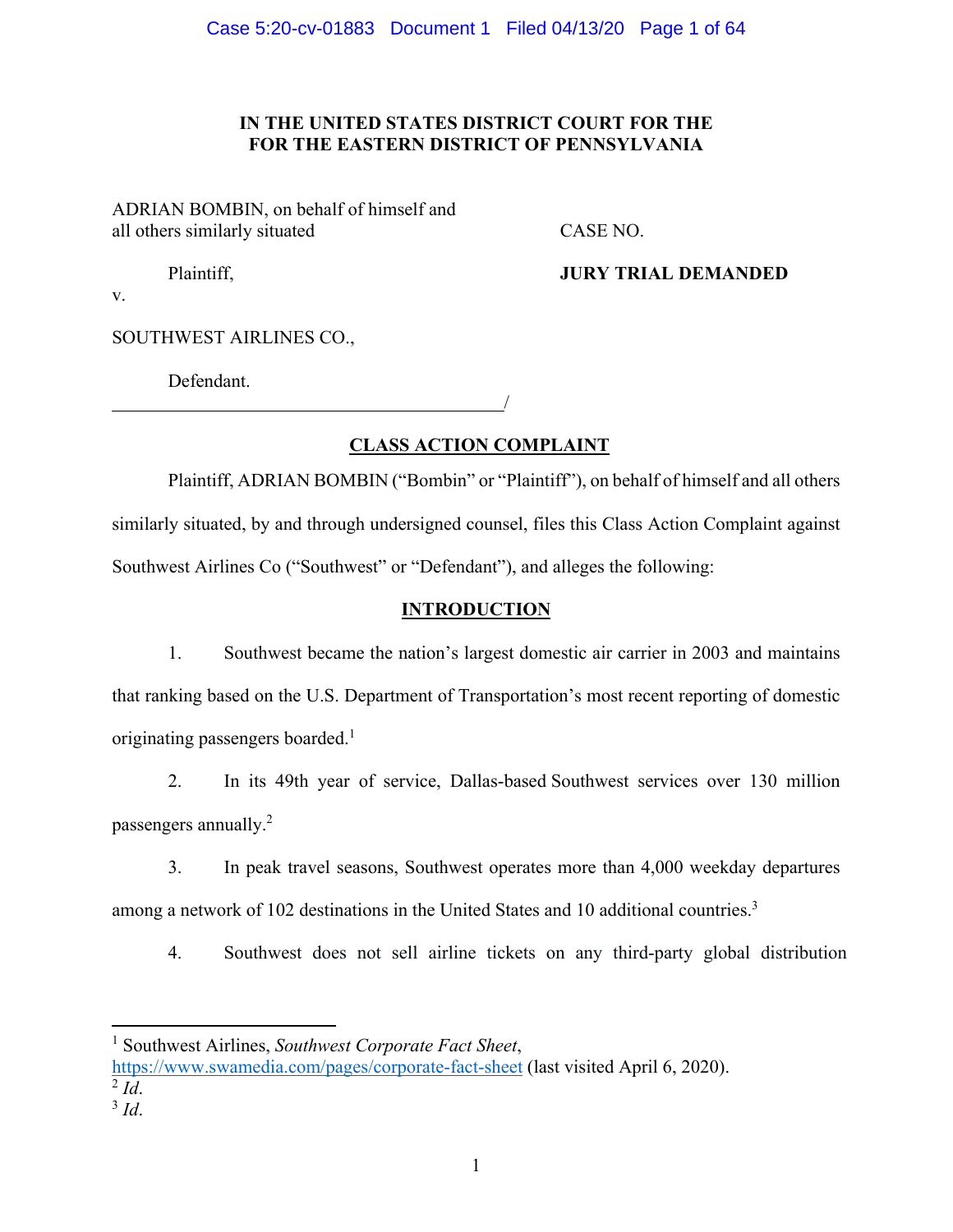#### Case 5:20-cv-01883 Document 1 Filed 04/13/20 Page 2 of 64

platform, requiring all customers to purchase directly from Southwest whether it be through its website or by calling a Southwest booking line to make a reservation.

### **Declining Demand in Light of Novel Coronavirus Severely Impacts Southwest's Operations**

5. On December 31, 2019, governmental entities in Wuhan, China confirmed that health authorities were treating dozens of cases of a mysterious, pneumonia-like illness. Days later, researchers in China identified a new virus that had infected dozens of people in Asia, subsequently identified and referred to as the novel coronavirus, or SARS-CoV-2. The illness caused by the virus has been termed COVID-19. By January 21, 2020, officials in the United States were confirming the first known domestic cases of COVID-19.

6. Due to an influx of thousands of new cases in China, on January 30, 2020, the World Health Organization officially declared COVID-19 as a "public health emergency of international concern."

7. On March 11, 2020, the World Health Organization declared COVID-19 a pandemic.

8. In efforts to curb the spread of the virus, federal, state and local governments have implemented temporary travel restrictions and guidelines advising against essential travel. In the United States, the federal government has limited travel from China, Europe, and the United Kingdom, permitting only the return of U.S. citizens and permanent residents. The Department of State also advised on March 31, 2020, that U.S. citizens should temporarily avoid all international travel, with the exception that U.S. residents abroad should arrange for immediate return to the United States where possible.

9. State and local governments have also restricted local travel. On March 16, 2020, seven counties in the San Francisco, California area announced shelter-in-place orders to reduce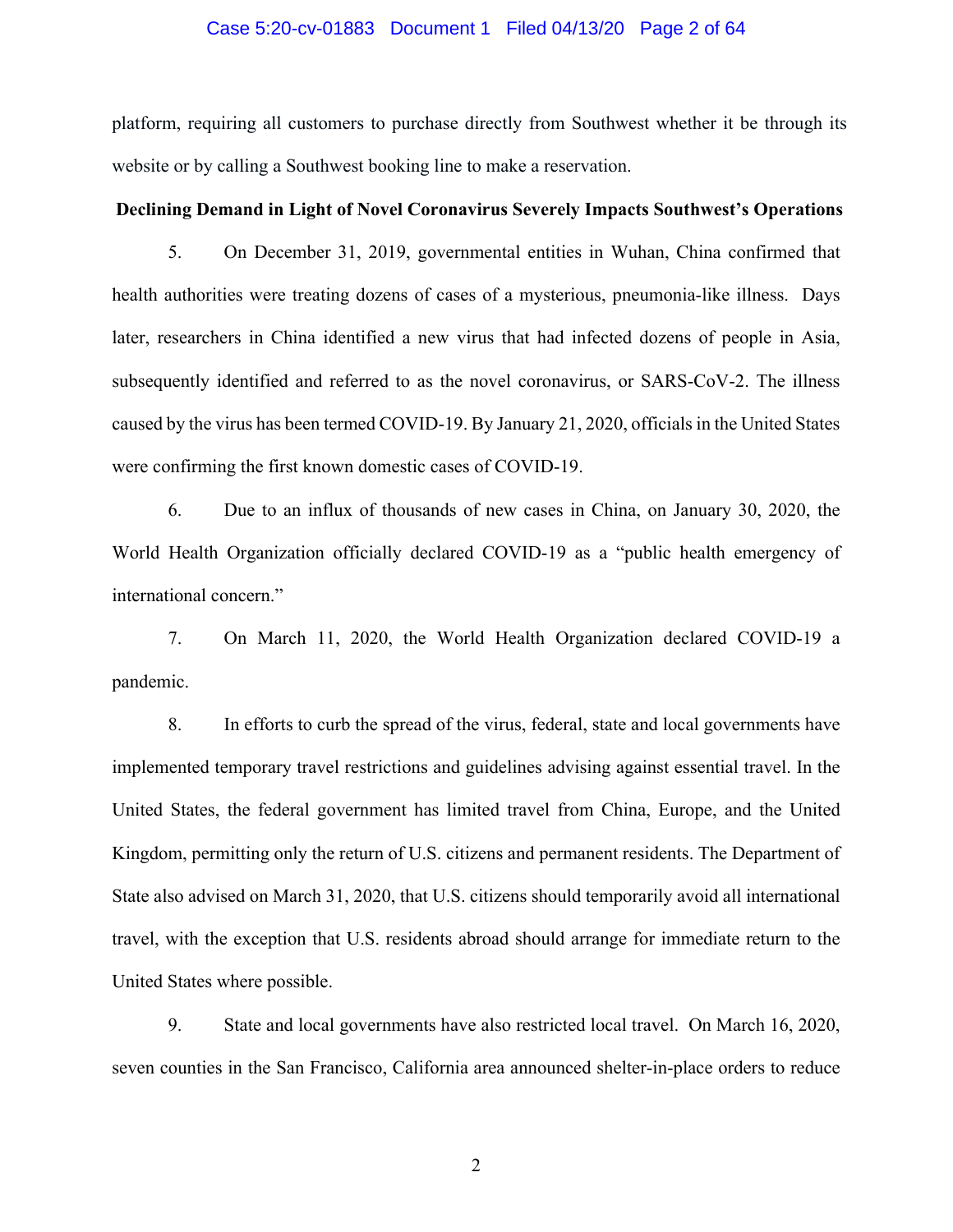### Case 5:20-cv-01883 Document 1 Filed 04/13/20 Page 3 of 64

local traffic to activities necessary to perform "essential" activities. Other states, counties, and municipalities have since implemented similar shelter-in-place orders, and as of the drafting of this Class Action Complaint, at least 316 million people in at least 42 states, three counties, nine cities, the District of Columbia, and Puerto Rico are living under such orders

10. As the travel limitations expanded and virus fears mounted, consumer demand for air travel, particularly leisure and non-essential business travel, quickly declined. In response to this declining demand, Southwest has cancelled many flights in the United States to avoid flying planes with too many empty seats to be profitable.

11. The main way that airlines like Southwest determine operational capacity (*i.e.*, how many flights it markets and flies) is by looking at passenger "load factors" on each route. Load factors measure the percentage of seats filled on an aircraft (or set of aircraft) scheduled to depart. Load factors can be determined for an overall schedule (all flights to all destinations), for particular routes (all flights between two airports), or for particular flight service (a specific scheduled flight with its own flight number). If load factors fall too low, airlines will determine that operating flight service as scheduled would not be profitable (or otherwise economically desirable) and will then typically modify the schedule—including by canceling previously scheduled flights

12. Southwest's overall load factor is typically around 83%. But with declining customer demand in light of COVID-19, the airline has seen significant drops in its load factors.

13. "[D]riven by the drop in travel demand," Southwest revised its flight schedules for April 14 through June 5, 2020, to reduce the number of routes flown by 20%.

14. Beginning on March 22, 2020, Southwest implemented additional cuts, canceling 1,000 of its nearly 4,000 daily flights, and canceling other flights on a rolling basis as it assessed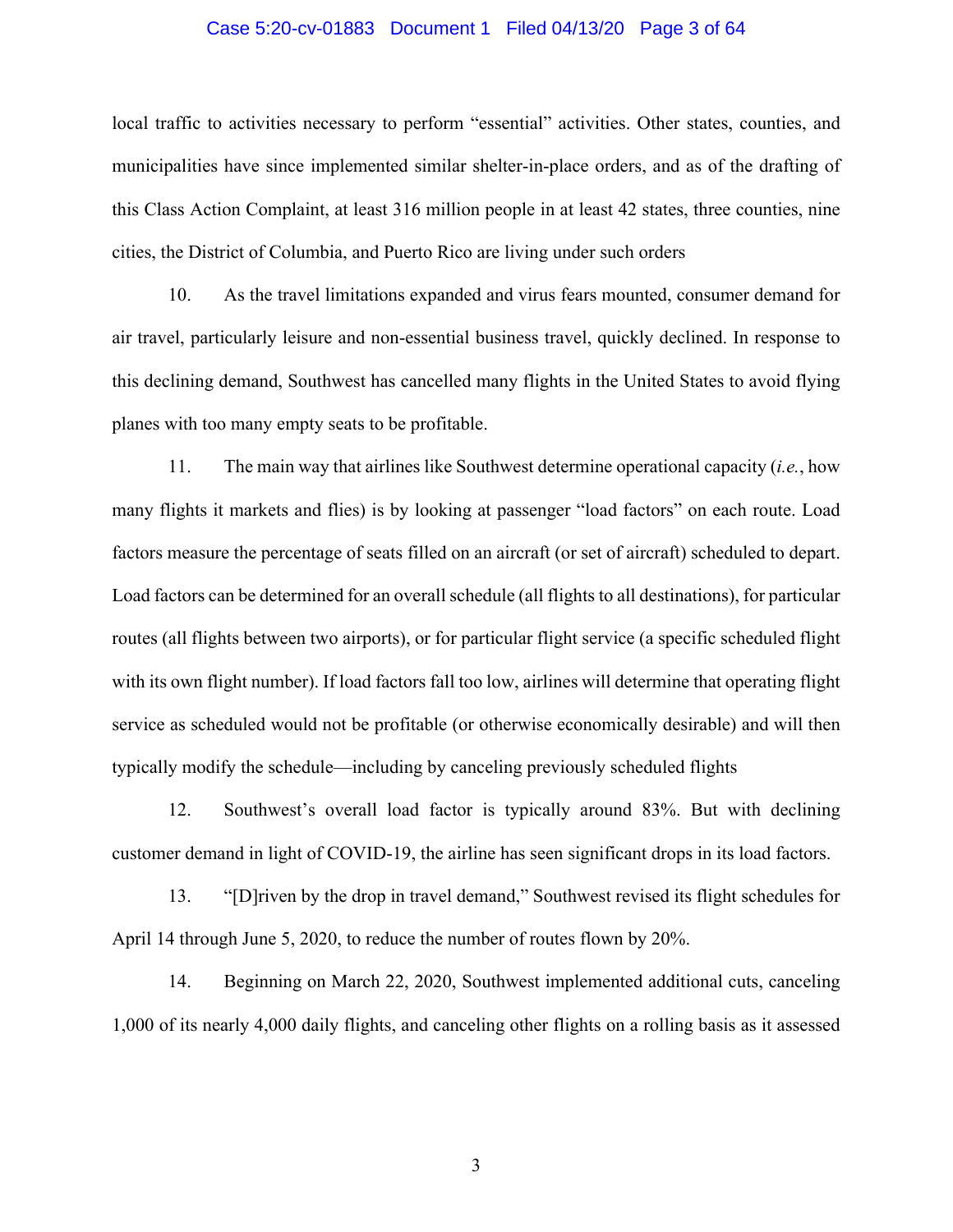## Case 5:20-cv-01883 Document 1 Filed 04/13/20 Page 4 of 64

the demand.<sup>4</sup> Southwest also canceled all international flights.<sup>5</sup>

15. On March 24, 2020, Southwest announced that, as it "continue[d] to react to decreased Customer demand," the airline would cancel an additional 500 daily flights from March 27 through April 14, 2020. In other words, Southwest canceled 1,500 daily flights, or about 40% of its typical daily service, due to declining demand.

## **Southwest Offers Credit Rather than Refunds**

16. Despite canceling 20 to 40% of its flights, Southwest offered its passengers only two options: (1) rebook your flight to a route that Southwest has not canceled, or (2) obtain travel credit.<sup>6</sup> In an attempt to appear benevolent, Southwest stated that these travel credits will be available "to use through June 30, 2021 (an extension from our previous time limit of one year from date of purchase)."7

17. However, as will be explained below, Southwest's Contract of Carriage mandates refunds, not credits, in this situation.

18. As numerous customers complained about this practice by Southwest and other airlines, the DOT issued an Enforcement Notice Regarding Refunds by Carriers Given the Unprecedented Impact of the COVID-19 Public Health Emergency on Air Travel ("DOT Notice"). The DOT Notice provides that the airlines must refund tickets if they cancel flights due to the novel coronavirus:

The U.S. Department of Transportation's Office of Aviation Enforcement and Proceedings (Aviation Enforcement Office), a unit within the Office of the General Counsel, is issuing this notice to remind the traveling public, and U.S. and foreign

<sup>&</sup>lt;sup>4</sup> Press Release, Southwest Airlines, Additional Schedule Modifications through April 13, 2020 (last updated March 24, 2020), https://www.swamedia.com/releases/released7c9c7e4452f7b911b76a0ddc220ea99. 5 *Id*. 6 *Id*. 7 *Id*.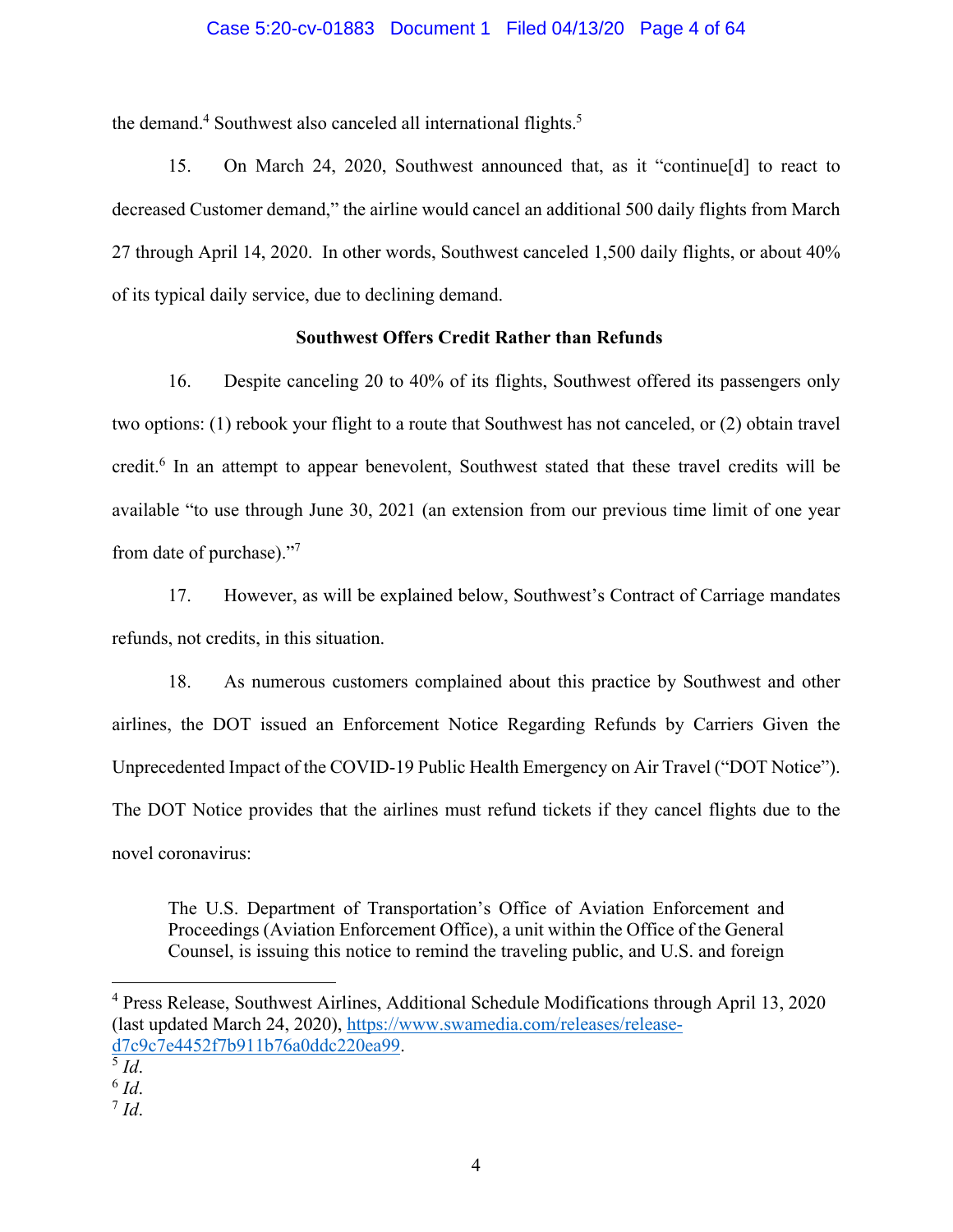carriers, operating at least one aircraft having a seating capacity of 30 or more seats, that passengers should be *refunded promptly* when their scheduled flights are cancelled or significantly delayed. Airlines have long provided such refunds, including during periods when air travel has been disrupted on a large scale, such as the aftermath of the September 11, 2001 attacks, Hurricane Katrina, and presidentially declared natural disasters. Although the COVID-19 public health emergency has had an unprecedented impact on air travel, *the airlines' obligation to refund passengers for cancelled or significantly delayed flights remains unchanged.* 

The Department is receiving an increasing number of complaints and inquiries from ticketed passengers, including many with non-refundable tickets, who describe having been denied refunds for flights that were cancelled or significantly delayed. In many of these cases, the passengers stated that the carrier informed them that they would receive vouchers or credits for future travel. But many airlines are dramatically reducing their travel schedules in the wake of the COVID-19 public health emergency. As a result, passengers are left with cancelled or significantly delayed flights and vouchers and credits for future travel that are not readily usable. *Carriers have a longstanding obligation to provide a prompt refund to a ticketed passenger when the carrier cancels the passenger's flight or makes a significant change in the flight schedule and the passenger chooses not to accept the alternative offered by the carrier. The longstanding obligation of carriers to provide refunds for flights that carriers cancel or significantly delay does not cease when the flight disruptions are outside of the carrier's control (e.g., a result of government restrictions). The focus is not on whether the flight disruptions are within or outside the carrier's control, but rather on the fact that the cancellation is through no fault of the passenger.* Accordingly, the Department continues to view any contract of carriage provision or airline policy that purports to deny refunds to passengers when the carrier cancels a flight, makes a significant schedule change, or significantly delays a flight to be a violation of the carriers' obligation that could subject the carrier to an enforcement action.<sup>8</sup>

(emphasis added).

19. Thus, Southwest's failure to provide prompt refunds for canceled flights violates

not only its own Contract of Carriage, but also federal law.

<sup>8</sup> U.S. Dep't of Transportation, Enforcement Notice Regarding Refunds by Carriers given the Unprecedented Impact of the COVID-19 Public Health Emergency on Air Travel (Apr. 3, 2020), https://www.transportation.gov/sites/dot.gov/files/2020- 04/Enforcement%20Notice%20Final%20April%203%202020\_0.pdf.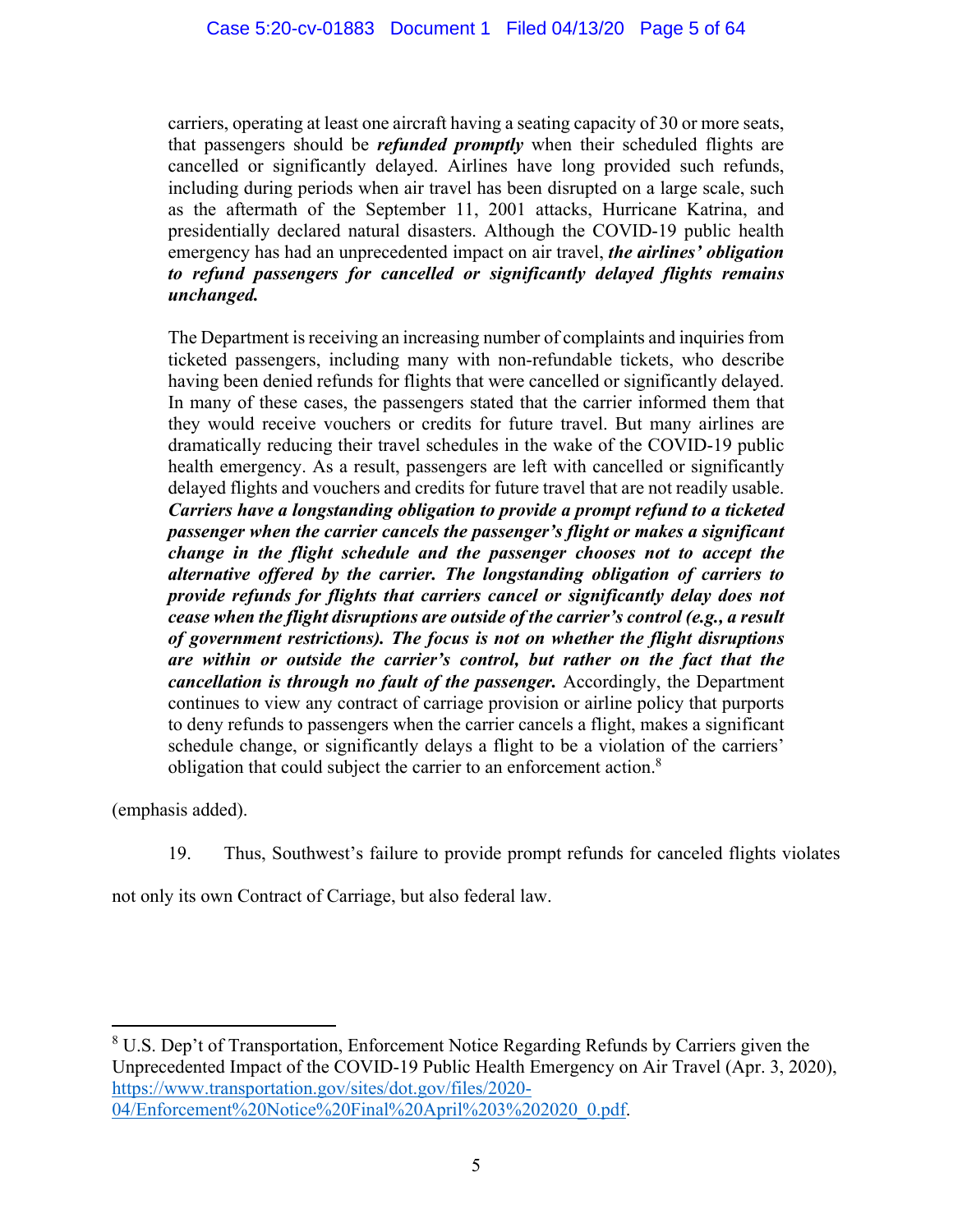### **PARTIES, JURISDICTION, AND VENUE**

20. Adrian Bombin is a Pennsylvania citizen who resides in Lancaster, Pennsylvania.

21. Defendant is a Texas for-profit corporation having its principal place of business in Dallas, Texas.

22. This Court has subject matter jurisdiction pursuant to the Class Action Fairness Act of 2005 ("CAFA"), 28 U.S.C. § 1332(d). The amount in controversy exceeds the sum of \$5,000,000 exclusive of interest and costs, there are more than 100 putative class members, and minimal diversity exists because many putative class members are citizens of a different state than Defendant.

23. Venue is proper in this Court pursuant to 28 U.S.C. §1391, because this is the judicial district in which a substantial part of the events giving rise to the claims asserted herein occurred.

### **GENERAL ALLEGATIONS**

24. On or about February 27, 2020, Plaintiff purchased two tickets for travel from BWI to Havana, Cuba, for himself and a companion, which included a connecting flight to Fort Lauderdale, Florida (the "Trip") through Southwest Airlines' owned and operated Mobile App (the "Southwest App").

25. On or about March 23, 2020, Plaintiff checked his Southwest App which included a notice that read in part that his "travel itinerary had been interrupted."

26. A couple days later when Plaintiff checked Southwest App again, he noticed that the destination leg of the Trip (*i.e.*, the flight from Ft Lauderdale to Havana) had been canceled. Therefore, Plaintiff, immediately called Southwest Airlines Customer Service ("CS") to inquire.

27. CS confirmed that in fact Plaintiff's final destination flight had been canceled.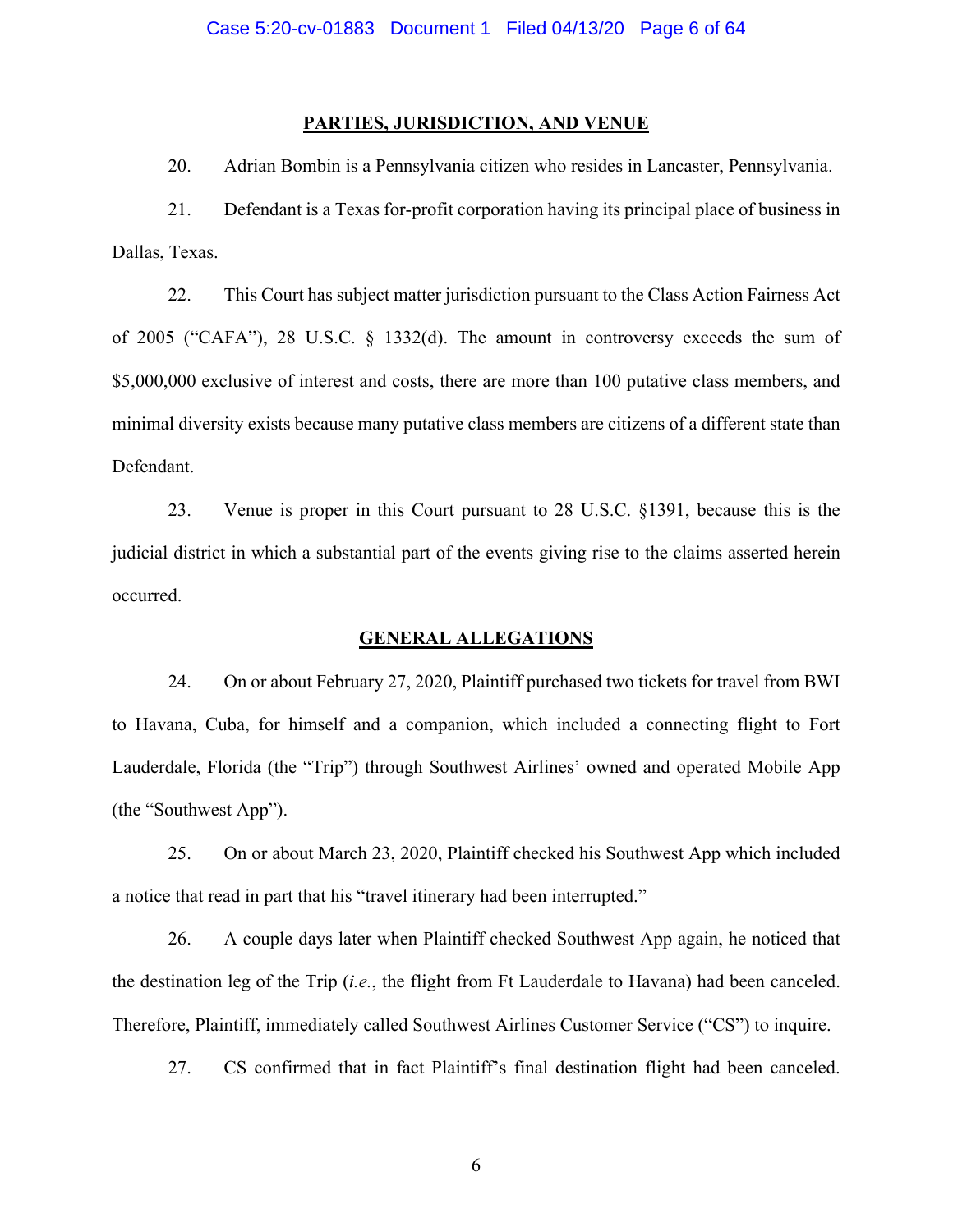# Case 5:20-cv-01883 Document 1 Filed 04/13/20 Page 7 of 64

Accordingly, CS initiated the cancellation of the connecting leg of his Trip from BWI to Fort Lauderdale. During that call with CS, Plaintiff requested a refund, which CS denied. Instead, Southwest offered Plaintiff a credit voucher subject to expiration.

28. Despite the fact that Plaintiff could not take the flight he booked, and Defendant could not offer any comparable accommodations on another flight, Plaintiff was not given a refund, but was only offered a credit for use on a future flight.

## **The Contract**

29. Every Southwest passenger air travel ticket incorporates by reference (including in some cases by hyperlink) and is governed by Southwest's Contract of Carriage. *See* **Contract of Carriage, attached as Exhibit A.** Southwest drafted the Contract of Carriage.

30. Section 9 of the Contract of Carriage governs in a situation where the Carrier cancels a flight, as was the case for Plaintiff and other Class members. Specifically, with respect to Service Interruptions, the Contract of Carriage states:

a. Failure to Operate as Scheduled

(1) Canceled Flights or Irregular Operations. In the event Carrier cancels or fails to operate any flight according to Carrier's published schedule, or changes the schedule of any flight, Carrier will, at the request of a Passenger with a confirmed Ticket on such flight, take one of the following actions:

(i) Transport the Passenger at no additional charge on Carrier's next flight(s) on which space is available to the Passenger's intended destination, in accordance with Carrier's established reaccommodation practices; or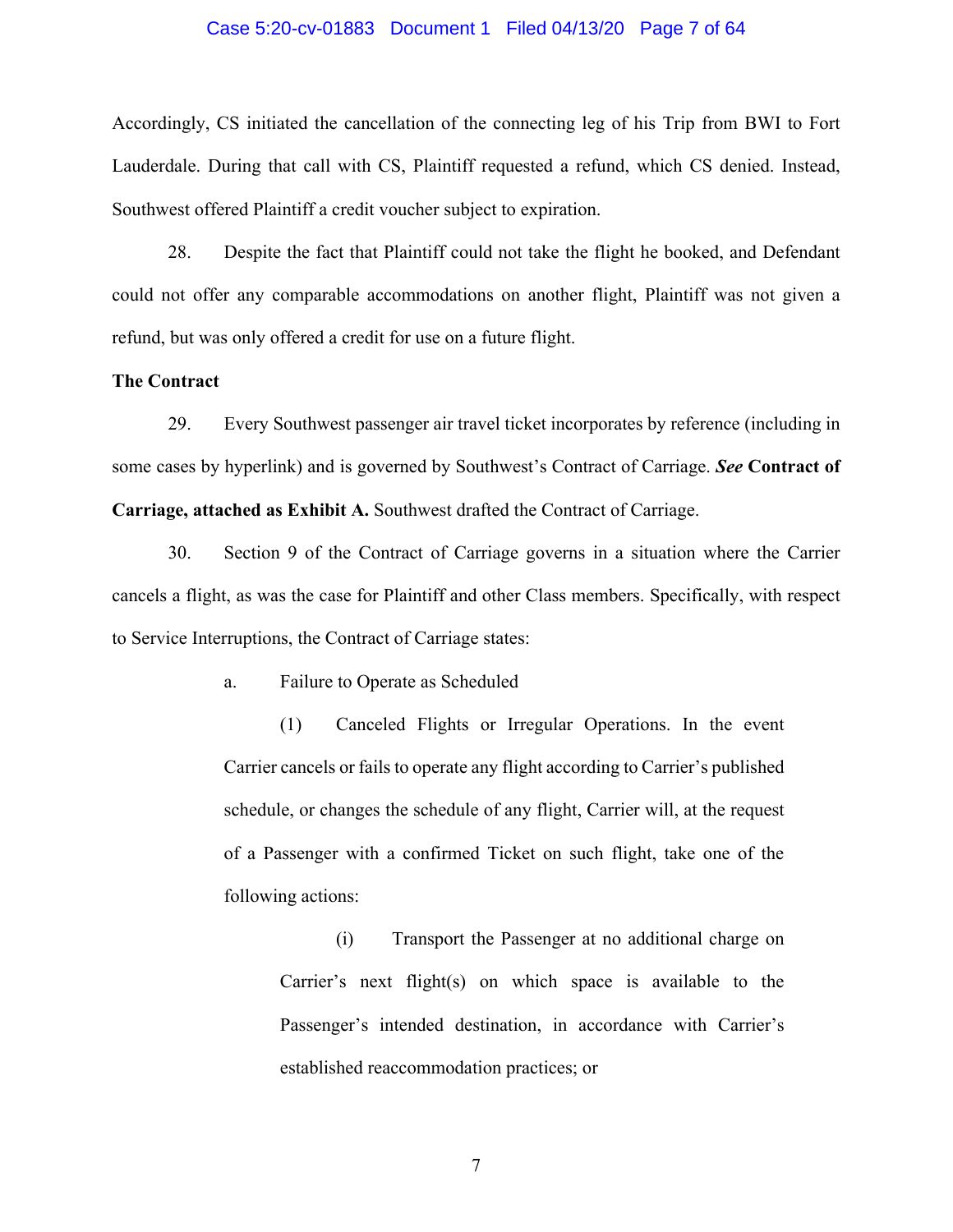## (ii) **Refund the unused portion of the Passenger's fare**

in accordance with Section 4c.

Ex. A at § 9 (emphasis added).

31. Section 4(c)(4) specifies that the refused for the "unused transportation" must be "in accordance with the form of payment utilized for the Ticket." Ex. A at  $\S$  4(c)(4).

32. Further, under Southwest's Customer Service Commitment and 14 C.F.R. § 259.5, which are both incorporated into the Contract of Carriage, *see* Ex. A  $\S$  10(b), Southwest reiterates that "in the event a flight is delayed, canceled, or diverted" by Southwest, the airline will provide one of two options to customers: (1) rebooking on the next available Southwest flight(s) with seats available to the customer's ticketed destination, or (2) a "refund of the unused portion of your Southwest ticket." **Exhibit B, Southwest Customer Service Commitment***,* **¶ 12.**

33. Both Section 9 of the Contract of Carriage and paragraph 12 of the Customer Service Commitment clearly provide for either rebooking or a refund in the event that Southwest cancels a flight. Neither provision provides for any "credit" for use on a future Southwest flight.

34. Paragraph 5 of the Customer Service Commitment further provides that refunds are to be issued within seven business days from the date of a refund request for tickets purchased with a credit card, and within 20 days of a refund request for tickets purchased with cash. Ex. B, ¶ 5.

35. Here, Plaintiff was not given the choice of being transported on the next available flight at no additional charge. His flight was canceled and there were no alternative Southwest flights to accommodate him from the Trip's origin (BWI) to his destination. He had not used any portion of the ticket for his Trip. Thus, pursuant to the terms of the Contract of Carriage, Plaintiff is entitled to a refund of the fare for the entire Trip in U.S. Dollars to his original form of payment.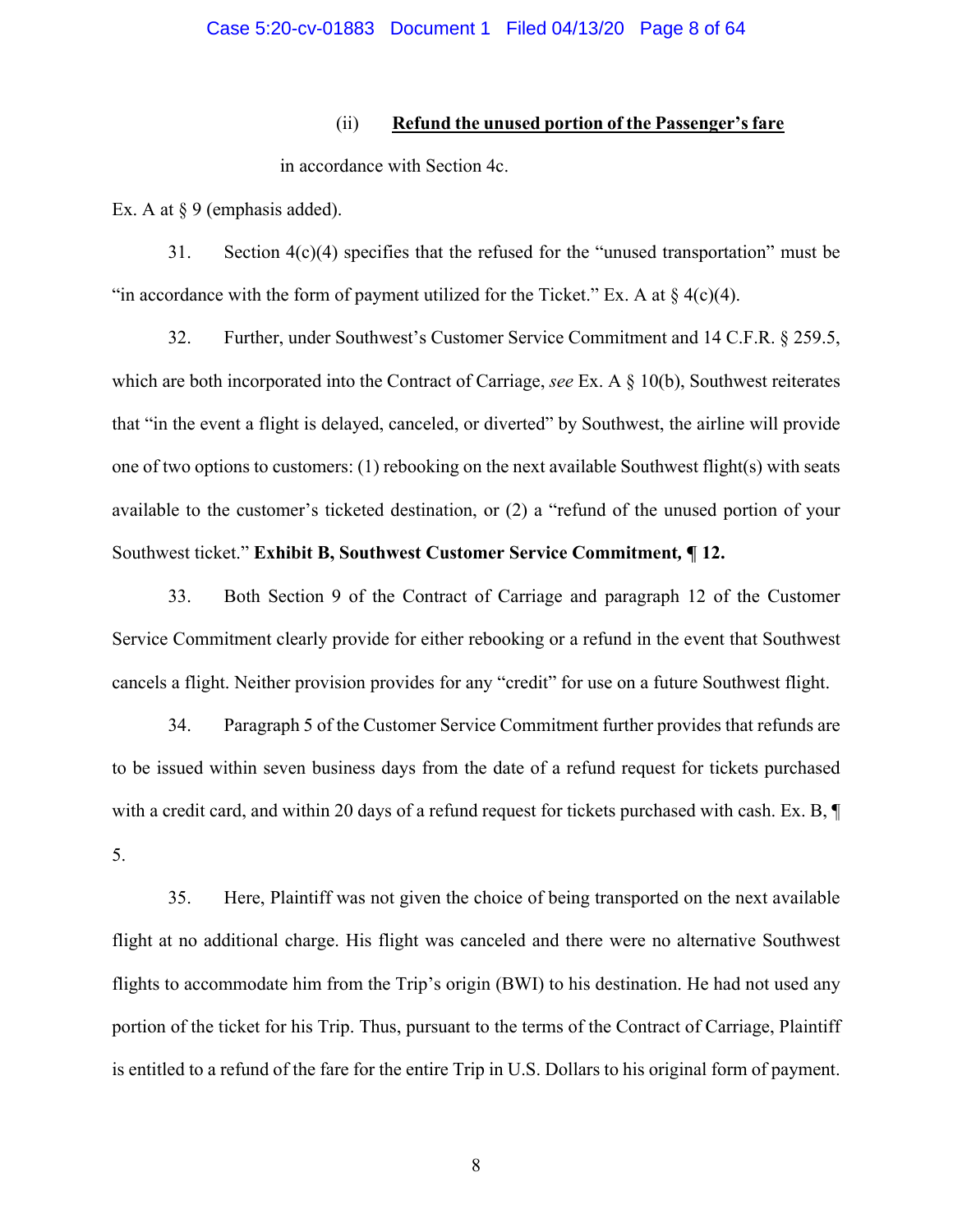Ex. A at  $\S\S 4(c)(4)$  and  $9(a)(1)$ ; Ex. B at  $\P$  5, 12.

## **CLASS ACTION ALLEGATIONS**

36. Pursuant to Fed. R. Civ. P. 23(a),  $(b)(1)$ ,  $(b)(2)$  and  $(b)(3)$ , as applicable, Plaintiff seeks certification of the following nationwide class (the "Class"):

> All persons in the United States who purchased tickets for travel on a Southwest Airlines flight scheduled to operate from March 1, 2020 through the date of a class certification order, whose flight(s) were canceled by Southwest, and who were not provided a refund.

37. Excluded from the Class are Defendant, any entity in which Defendant has a controlling interest, and Defendant's officers, directors, legal representatives, successors, subsidiaries, and assigns. Also excluded from the Class are any judicial officer presiding over this matter, members of their immediate family, and members of their judicial staff, and any Judge sitting in the presiding court system who may hear an appeal of any judgment entered.

38. Plaintiff reserves the right to amend or modify the Class definition with greater specificity or division after having had an opportunity to conduct discovery.

39. The Class meets the criteria for certification under Rule  $23(a)$ ,  $(b)(1)$ ,  $(b)(2)$ ,  $(b)(3)$ and  $(c)(4)$ .

40. **Risk of Inconsistent or Varying Adjudications. Fed. R. Civ. P. 23(b)(1).** As the proposed class members include thousands of persons across all 50 states, there is significant risk of inconsistent or varying adjudications with respect to individual class members that would establish incompatible standards of conduct for the Defendant. For example, declaratory relief may be entered in multiple cases, but the ordered relief may vary, causing the Defendant to have to choose the court order with which it will comply.

41. **Numerosity. Fed. R. Civ. P. 23(a)(1).** Consistent with Rule 23(a)(1), the members of the Class are so numerous and geographically dispersed that the joinder of all members is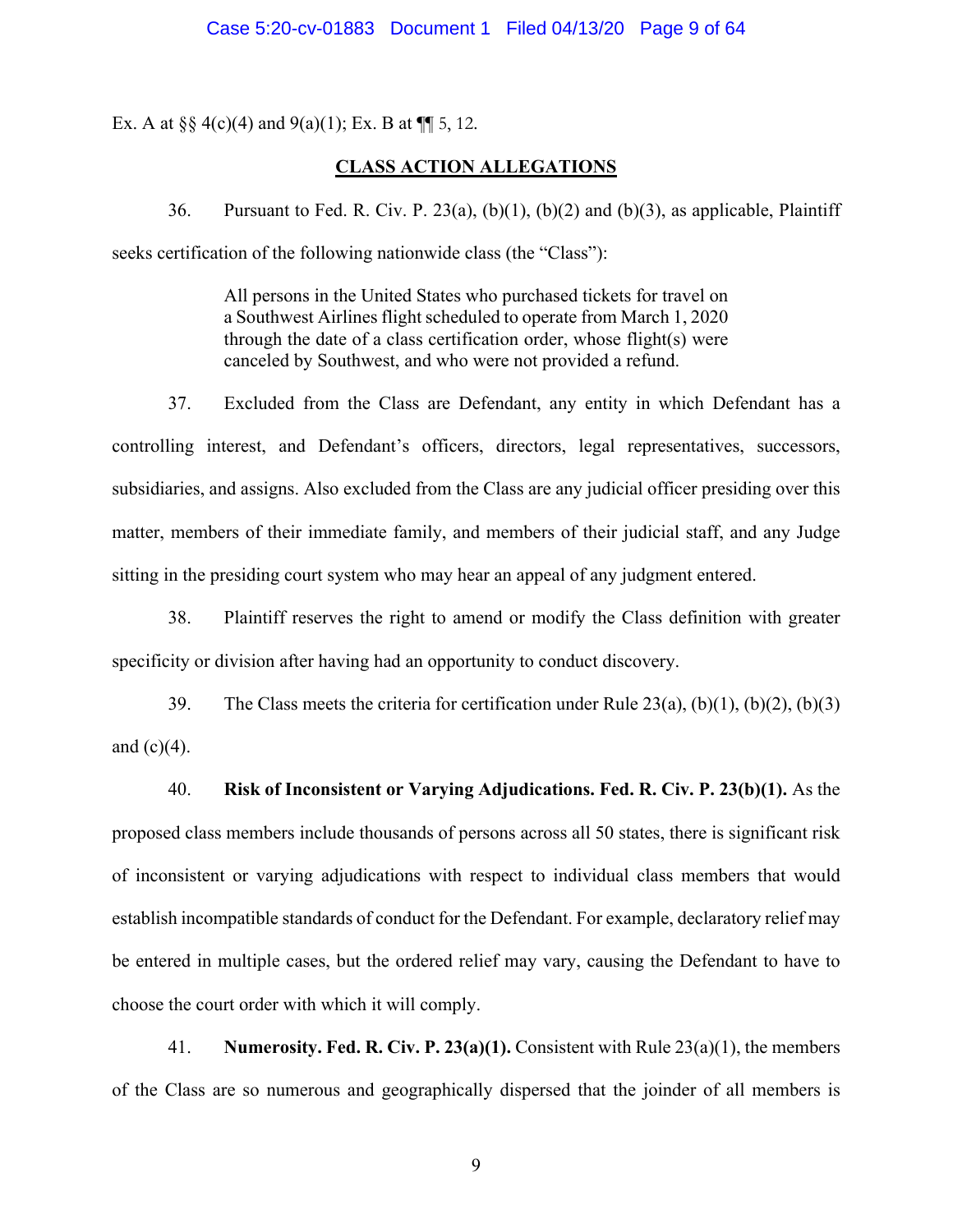### Case 5:20-cv-01883 Document 1 Filed 04/13/20 Page 10 of 64

impractical. While the exact number of class members is unknown to Plaintiff at this time, it is believed that the Class is comprised of tens of thousands if not hundreds of thousands of members geographically dispersed throughout the United States. Affected consumer's names and addresses are available from Southwest's records, and class members may be notified of the pendency of this action by recognized, court-approved notice dissemination methods, which may include electronic mail, U.S. Mail, internet notice, and/or published notice.

42. **Predominance of Common Issues. Fed. R. Civ. P. 23(a)(2) and (b)(3).** Consistent with Rule  $23(a)(2)$  and with  $23(b)(3)$ 's predominance requirement, this action involves common questions of law and fact that predominate over any questions affecting individual class members. The common questions include:

a. Whether Defendant's conduct breaches its Contract of Carriage;

b. Whether Defendant is required to give a refund, rather than credit on a future flight when it cancels a flight and cannot reaccommodate the passengers within a reasonable time of the original flight schedule;

c. Whether Plaintiff and members of the Class are entitled to damages, costs, or attorneys' fees from Defendant; and

d. Whether Plaintiff and members of the Class are entitled to compensatory damages.

43. **Typicality. Fed. R. Civ. P. 23(a)(3).** Plaintiff's claims are typical of other Class members' claims because Plaintiff and Class members were subjected to the same unlawful conduct and damaged in the same way. Defendant's conduct that gave rise to the claims of Plaintiff and other Class members (i.e., canceling flights without giving refunds in breach of the Contract of Carriage) is the same for all Class members.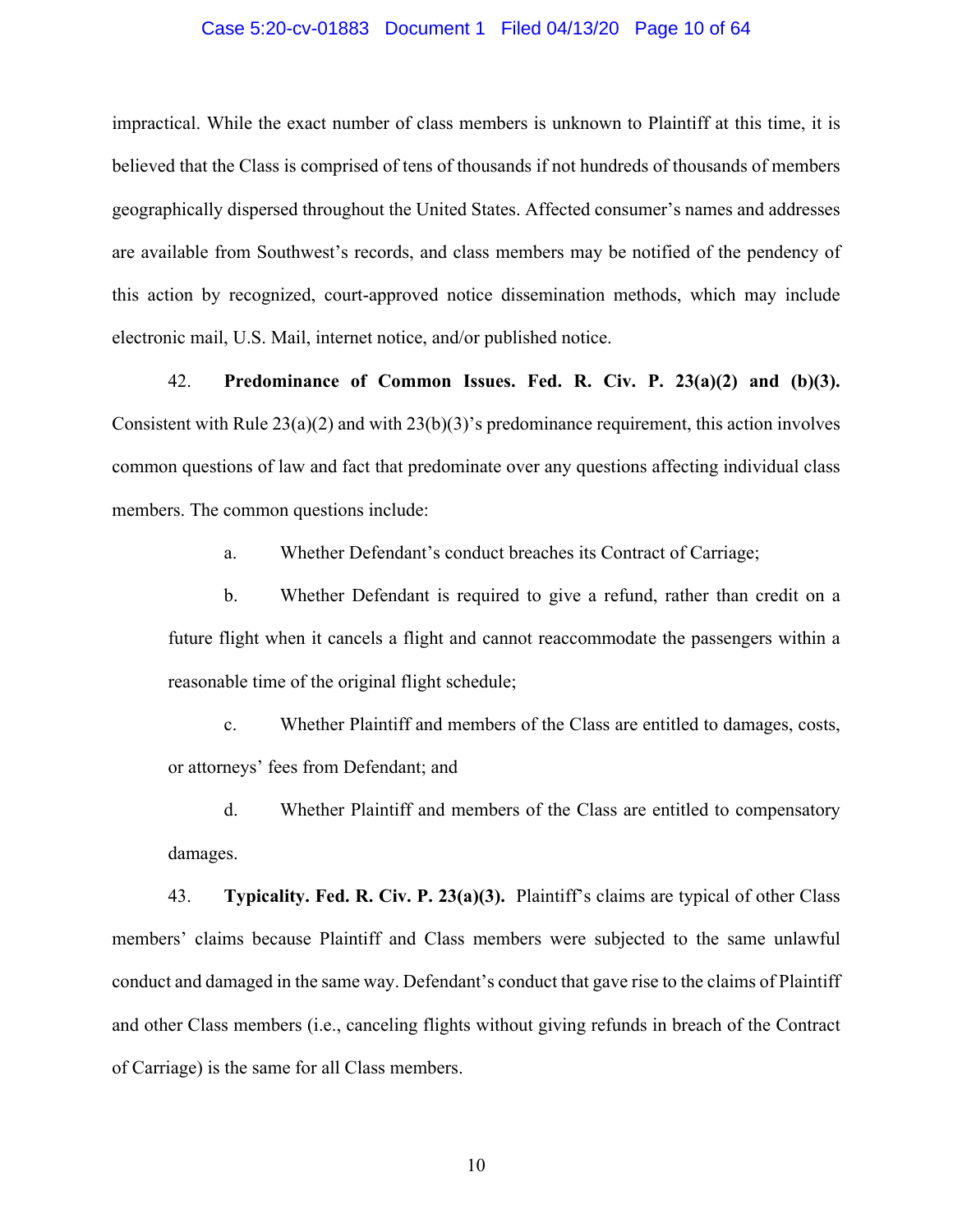### Case 5:20-cv-01883 Document 1 Filed 04/13/20 Page 11 of 64

44. **Adequacy. Fed. R. Civ. P. 23(a)(4).** Consistent with Rule 23(a)(4), Plaintiff is an adequate representative of the Class because Plaintiff is a member of the Class and is committed to pursuing this matter against Defendant to obtain relief for the Class. Plaintiff has no conflicts of interest with the Class. Plaintiff's counsel are competent and experienced in litigating class actions, including extensive experience in litigating consumer claims. Plaintiff intends to vigorously prosecute this case and will fairly and adequately protect the interests of the Class.

45. **Superiority. Fed. R. Civ. P. 23(b)(3).** Consistent with Rule 23(b)(3), a class action is superior to any other available means for the fair and efficient adjudication of this controversy, and no unusual difficulties are likely to be encountered in the management of this class action. The purpose of the class action mechanism is to permit litigation against wrongdoers even when damages to individual plaintiffs and class members may not be sufficient to justify individual litigation. Here, the damages suffered by Plaintiff and the Class members are relatively small compared to the burden and expense required to individually litigate their claims against Defendant, and thus, individual litigation to redress Defendant's wrongful conduct would be impracticable. Individual litigation by each Class member would also strain the court system. Moreover, individual litigation creates the potential for inconsistent or contradictory judgments and increases the delay and expense to all parties and the court system. By contrast, the class action device presents far fewer management difficulties and provides the benefits of a single adjudication, economies of scale, and comprehensive supervision by a single court.

46. **Declaratory Relief.** Class certification is also appropriate under Rule 23(b)(2) and (c). Defendant, through its uniform conduct, acted or refused to act on grounds generally applicable to the Class as a whole, making injunctive and declaratory relief appropriate to the Class as a whole. Moreover, Defendant continues to offer credits instead of refunds to Plaintiff and Class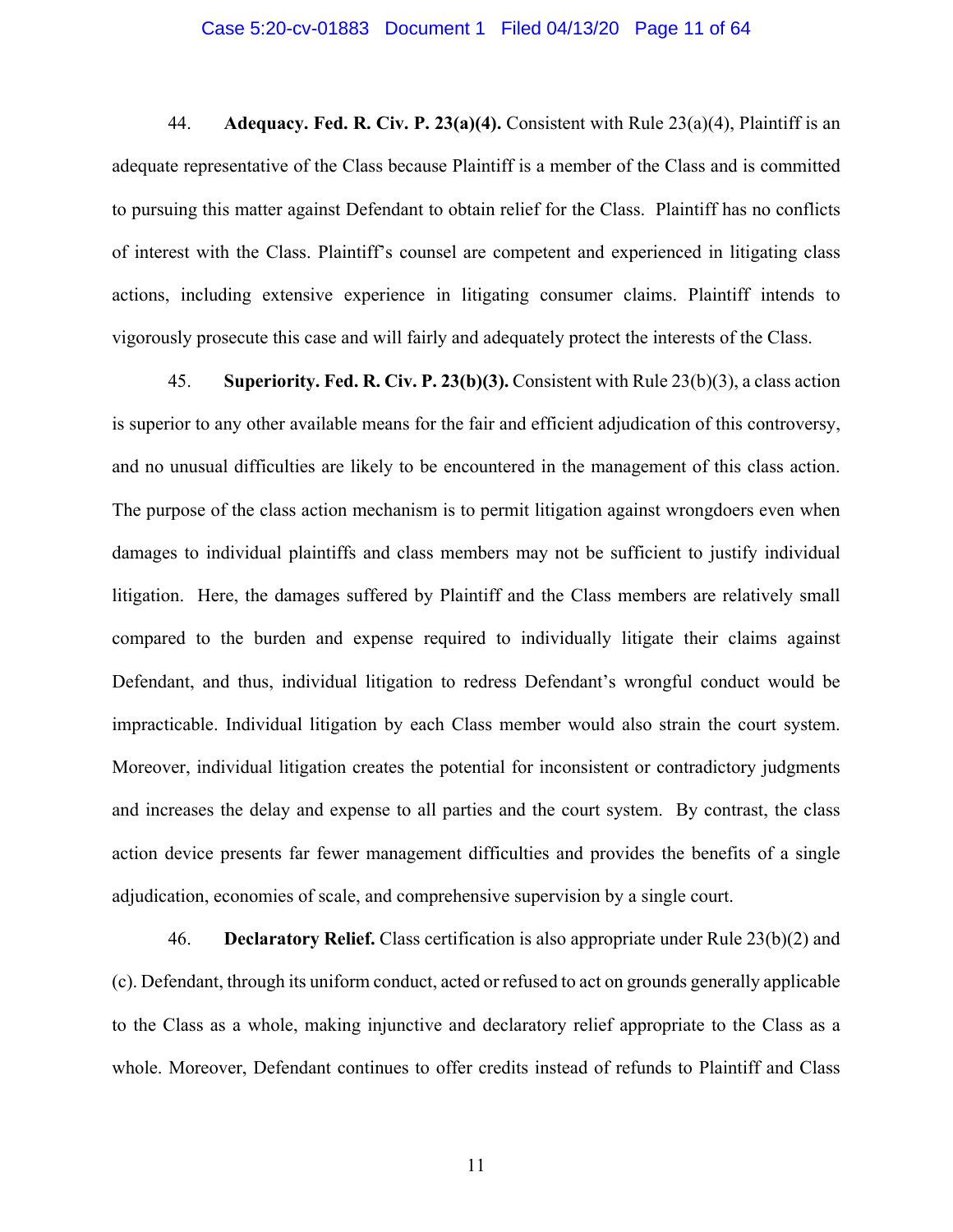### Case 5:20-cv-01883 Document 1 Filed 04/13/20 Page 12 of 64

members for flights that they cancel, thus making declaratory relief a live issue and appropriate to the Class as a whole.

#### **COUNT I - BREACH OF CONTRACT**

47. Plaintiff realleges and reincorporates its allegations in paragraphs 1 through 46 above as if fully set forth herein.

48. This claim for breach of contract damages or, in the alternative, specific performance of the contract's refund terms, is based on Defendant's breaches of its Contract of Carriage, including its Customer Service Commitment (the "Contract").

49. Plaintiff, along with all putative class members, entered into a Contract with Defendant for provision of air travel in exchange for payment. This Contract was drafted by Defendant.

50. Plaintiff, and all putative class members performed under the Contract, specifically, by tendering payment for the airline tickets to Defendant and complied with all conditions precedent under the Contract.

51. Due to Defendant's cancellation of their flights, Plaintiff, and all putative class members cannot use their airline tickets through no fault of their own and they are not getting the benefit of their bargain with Defendant.

52. Under the terms of the Contract of Carriage drafted by Defendant, Plaintiff and putative class members are entitled to refunds because Southwest canceled their flights and did not rebook the customers on another flight. Contract of Carriage  $\S$  9(a)(1); Customer Service Commitment ¶ 12. By failing to provide refunds, Southwest has breached its Contract of Carriage.

53. Southwest has further breached its Contract of Carriage by failing to provide refunds within seven days for canceled tickets purchased with credit cards.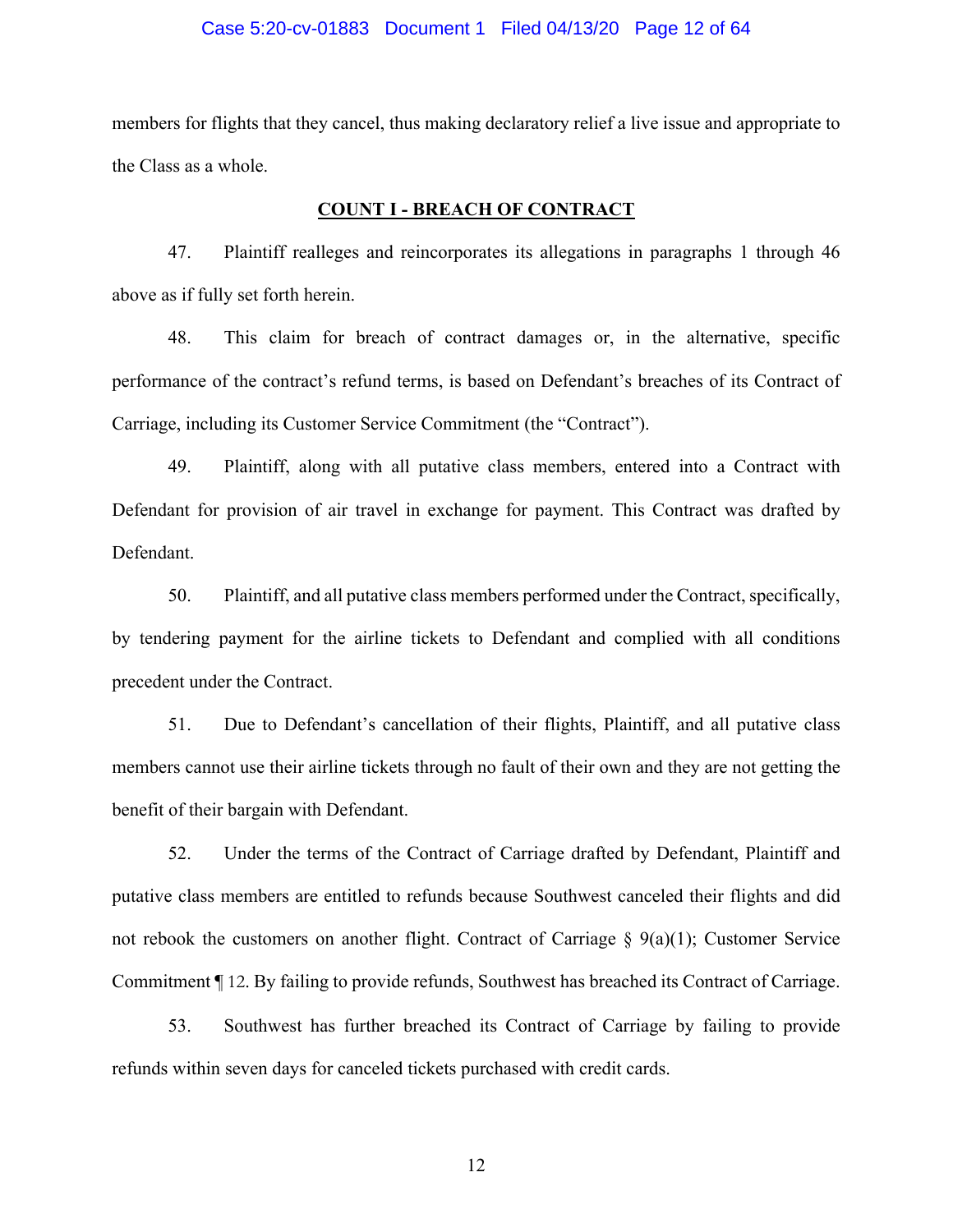## Case 5:20-cv-01883 Document 1 Filed 04/13/20 Page 13 of 64

54. As a result of Defendant's breaches of contract, Plaintiff and the putative class members have incurred damages in an amount to be proven at trial.

## **REQUEST FOR RELIEF**

 **WHEREFORE**, Plaintiff, individually and on behalf of all putative Class members, respectfully requests that the Court enter judgment in their favor and against Defendant as follows:

1. For an Order determining at the earliest possible time that this matter may

proceed as a class action under Rule 23 and certifying this case as such;

2. For himself and each Class member their actual compensatory damages,

or in the alternative, for specific performance of the refund provisions of the Contract of Carriage;

- 3. For reasonable attorneys' fees and costs of suit;
- 4. For pre-judgment interest; and
- 5. Such further and other relief the Court deems reasonable and just.

## **JURY DEMAND**

 Plaintiff, on behalf of himself and the Class of all others similarly situated, hereby demands a trial by jury on all issues so triable pursuant to Rule 38 of the Federal Rules of Civil Procedure.

Dated: April 13, 2020 Respectfully submitted,

*/s/ James C. Shah* 

James C. Shah **SHEPHERD, FINKELMAN, MILLER & SHAH, LLP**  1845 Walnut Street, Suite 806 Philadelphia, PA 19103 Telephone: (610) 891-9880 Facsimile: (866) 300-7367 Email: jshah@sfmslaw.com

Jeff Ostrow Jonathan M. Streisfeld